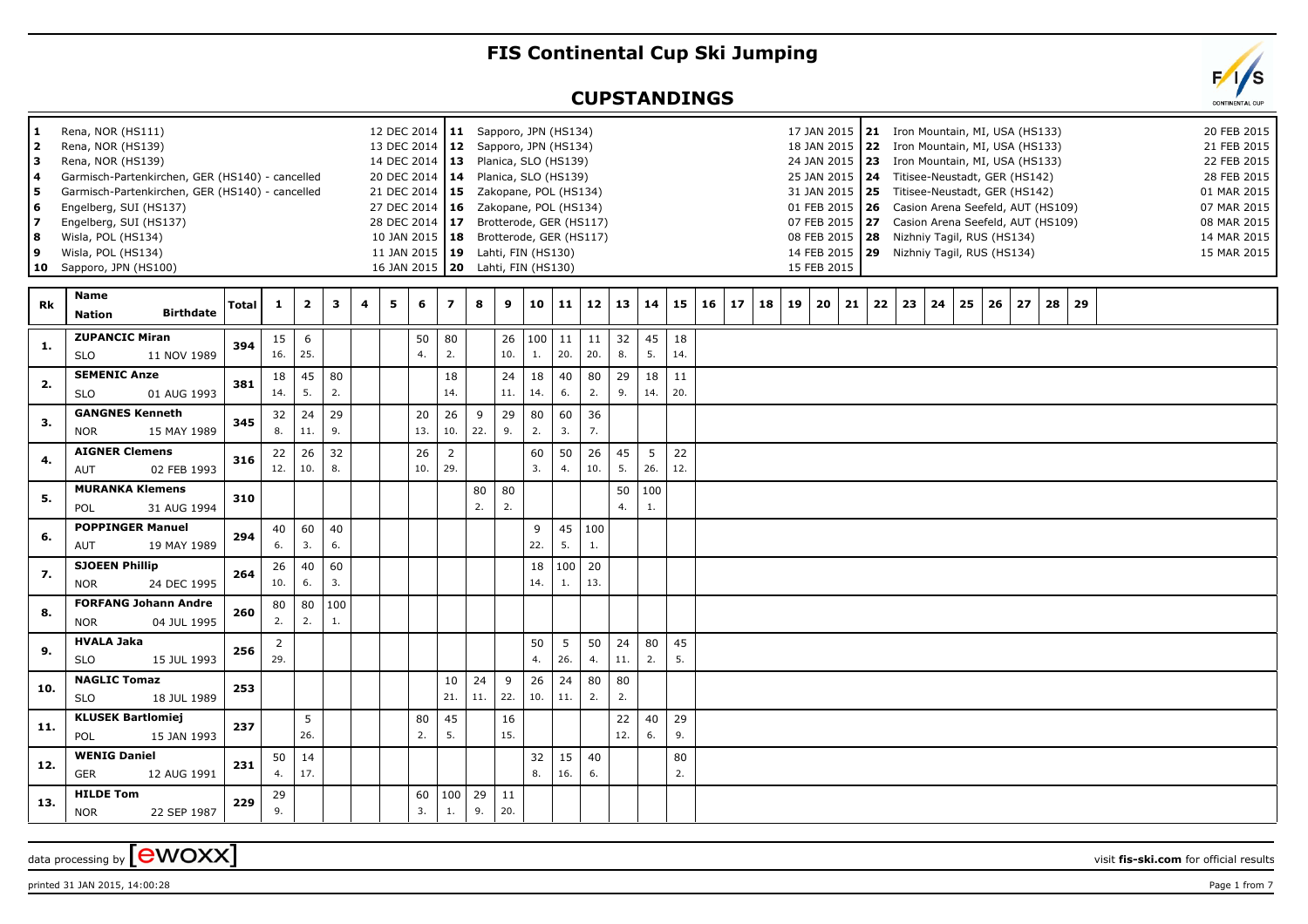| Rk  | Name<br><b>Birthdate</b><br>Nation                        | Total | $\mathbf{1}$                   | $\overline{2}$      | $\mathbf{3}$ | 4 | 5 | 6                   | $\overline{z}$        | 8                     | 9                                  | 10        | 11                    | 12                    | 13                    | 14        |           | $15 \mid 16 \mid 17$ | 18 | 19 | 20 | 21 | 22 | 23 | 24 | 25 | 26 | 27 | 28 | 29 |  |  |  |
|-----|-----------------------------------------------------------|-------|--------------------------------|---------------------|--------------|---|---|---------------------|-----------------------|-----------------------|------------------------------------|-----------|-----------------------|-----------------------|-----------------------|-----------|-----------|----------------------|----|----|----|----|----|----|----|----|----|----|----|----|--|--|--|
| 14. | <b>WANK Andreas</b><br>18 FEB 1988<br>GER                 | 211   |                                |                     |              |   |   |                     |                       | 60<br>3.              | 50<br>4.                           | 50<br>4.  | 8<br>23.              | 13<br>18.             | 16<br>15.             | 14<br>17. |           |                      |    |    |    |    |    |    |    |    |    |    |    |    |  |  |  |
| 15. | <b>LEYHE Stephan</b><br><b>GER</b><br>05 JAN 1992         | 210   | 1.                             | $100$ 50<br>4.      | 60<br>3.     |   |   |                     |                       |                       |                                    |           |                       |                       |                       |           |           |                      |    |    |    |    |    |    |    |    |    |    |    |    |  |  |  |
| 16. | <b>PEIER Killian</b><br>SUI<br>28 MAR 1995                | 209   | 3.                             | $60 \mid 36$<br>7.  | 22<br>12.    |   |   | 36<br>7.            | 40<br>6.              |                       |                                    |           | 13<br>18.             | $\overline{2}$<br>29. |                       |           |           |                      |    |    |    |    |    |    |    |    |    |    |    |    |  |  |  |
| 17. | <b>LANISEK Anze</b><br><b>SLO</b><br>20 APR 1996          | 200   |                                |                     |              |   |   |                     |                       |                       |                                    | 22<br>12. |                       | 14<br>17.             | 100 32<br>1.          | 8.        | 32<br>8.  |                      |    |    |    |    |    |    |    |    |    |    |    |    |  |  |  |
| 18. | <b>FETTNER Manuel</b><br>17 JUN 1985<br>AUT               | 190   | 5.                             | $45 \mid 100$<br>1. | 45<br>5.     |   |   |                     |                       |                       |                                    |           |                       |                       |                       |           |           |                      |    |    |    |    |    |    |    |    |    |    |    |    |  |  |  |
| 19. | <b>HULA Stefan</b><br>29 SEP 1986<br>POL                  | 187   | 36<br>7.                       | $\mathbf{1}$<br>30. | 18<br>14.    |   |   | 29<br>9.            |                       | $\overline{4}$<br>27. | 18<br>14.                          |           |                       |                       | 40<br>6.              | 26<br>10. | 15<br>16. |                      |    |    |    |    |    |    |    |    |    |    |    |    |  |  |  |
| 20. | <b>JUSTIN Rok</b><br>06 APR 1993<br><b>SLO</b>            | 186   | $13 \mid 13$<br>$18. \mid 18.$ |                     |              |   |   | 100<br>1.           | 60<br>3.              |                       |                                    |           |                       |                       |                       |           |           |                      |    |    |    |    |    |    |    |    |    |    |    |    |  |  |  |
| 20. | <b>KUBACKI Dawid</b><br>12 MAR 1990<br>POL                | 186   |                                |                     |              |   |   |                     |                       | 26<br>10.             | 60<br>3.                           |           |                       |                       |                       |           | 100<br>1. |                      |    |    |    |    |    |    |    |    |    |    |    |    |  |  |  |
| 22. | <b>JOHANSSON Robert</b><br>23 MAR 1990<br><b>NOR</b>      | 170   |                                | 15<br>16.           | 6<br>25.     |   |   |                     |                       | 11<br>20.             | 40<br>6.                           | 11<br>20. | 16<br>15.             | 45<br>5.              |                       |           | 26<br>10. |                      |    |    |    |    |    |    |    |    |    |    |    |    |  |  |  |
| 23. | <b>GEIGER Karl</b><br><b>GER</b><br>11 FEB 1993           | 167   |                                |                     |              |   |   |                     |                       | 50<br>4.              | 36<br>7.                           | 13<br>18. |                       | 18<br>14.             |                       |           | 50<br>4.  |                      |    |    |    |    |    |    |    |    |    |    |    |    |  |  |  |
| 24. | <b>WOHLGENANNT Ulrich</b><br>AUT<br>01 AUG 1994           | 161   |                                |                     |              |   |   | 24<br>11.           | $\overline{4}$<br>27. |                       |                                    | 40<br>6.  | 18<br>14.             | 15<br>16.             |                       |           | 60<br>3.  |                      |    |    |    |    |    |    |    |    |    |    |    |    |  |  |  |
| 25. | <b>BJOERENG Joacim Oeder</b><br>14 DEC 1995<br><b>NOR</b> | 156   |                                |                     |              |   |   | 40<br>$6.$          | 36<br>7.              |                       |                                    |           |                       |                       | 60<br>3.              | 20<br>13. |           |                      |    |    |    |    |    |    |    |    |    |    |    |    |  |  |  |
| 26. | <b>SCHIFFNER Markus</b><br>05 JUN 1992<br>AUT             | 151   | 6<br>25.                       | $\vert$ 11<br> 20.  | 11<br>20.    |   |   | $\mathbf{1}$<br>30. |                       |                       |                                    | 18<br>14. | $\overline{4}$<br>27. | 29<br>9.              | $\overline{7}$<br>24. | 24<br>11. | 40<br>6.  |                      |    |    |    |    |    |    |    |    |    |    |    |    |  |  |  |
| 27. | <b>QUECK Danny</b><br>17 SEP 1989<br>GER                  | 147   | 15<br>16.   24.                | $\overline{7}$      |              |   |   | 13<br>18.           | 24<br>11.             | $15 \mid 10$<br>16.   | $\begin{array}{c} 21. \end{array}$ | 24<br>11. |                       |                       | 9<br>22.              | 6<br>25.  | 24<br>11. |                      |    |    |    |    |    |    |    |    |    |    |    |    |  |  |  |
| 28. | <b>POGRAJC Andraz</b><br>SLO<br>26 SEP 1991               | 137   | 11<br>20.                      |                     | 10<br>21.    |   |   |                     |                       |                       |                                    |           |                       |                       | 20<br>13.             | 60<br>3.  | 36<br>7.  |                      |    |    |    |    |    |    |    |    |    |    |    |    |  |  |  |
| 29. | ZIOBRO Jan<br>POL<br>24 JUN 1991                          | 132   |                                |                     |              |   |   |                     |                       | $100 \mid 32$<br>1.   | 8.                                 |           |                       |                       |                       |           |           |                      |    |    |    |    |    |    |    |    |    |    |    |    |  |  |  |
| 30. | <b>HLAVA Lukas</b><br>CZE<br>10 SEP 1984                  | 107   |                                |                     |              |   |   | 12<br>19.           | 13<br>18.             |                       | 45<br>5.                           |           |                       |                       | 13<br>18.             | 24<br>11. |           |                      |    |    |    |    |    |    |    |    |    |    |    |    |  |  |  |
| 31. | <b>KOT Maciej</b><br>POL<br>09 JUN 1991                   | 106   |                                |                     |              |   |   | 6<br>25.            |                       |                       | 100<br>1.                          |           |                       |                       |                       |           |           |                      |    |    |    |    |    |    |    |    |    |    |    |    |  |  |  |
| 31. | <b>TOLLINGER Elias</b><br>AUT<br>25 MAR 1995              | 106   | $11.$ 28.                      | $24 \mid 3$         | 12<br>19.    |   |   | 32<br>8.            | $\overline{3}$<br>28. | 32<br>8.              |                                    |           |                       |                       |                       |           |           |                      |    |    |    |    |    |    |    |    |    |    |    |    |  |  |  |

data processing by **CWOXX** visit **fis-ski.com** for official results

printed 31 JAN 2015, 14:00:28 **Page 2** from 7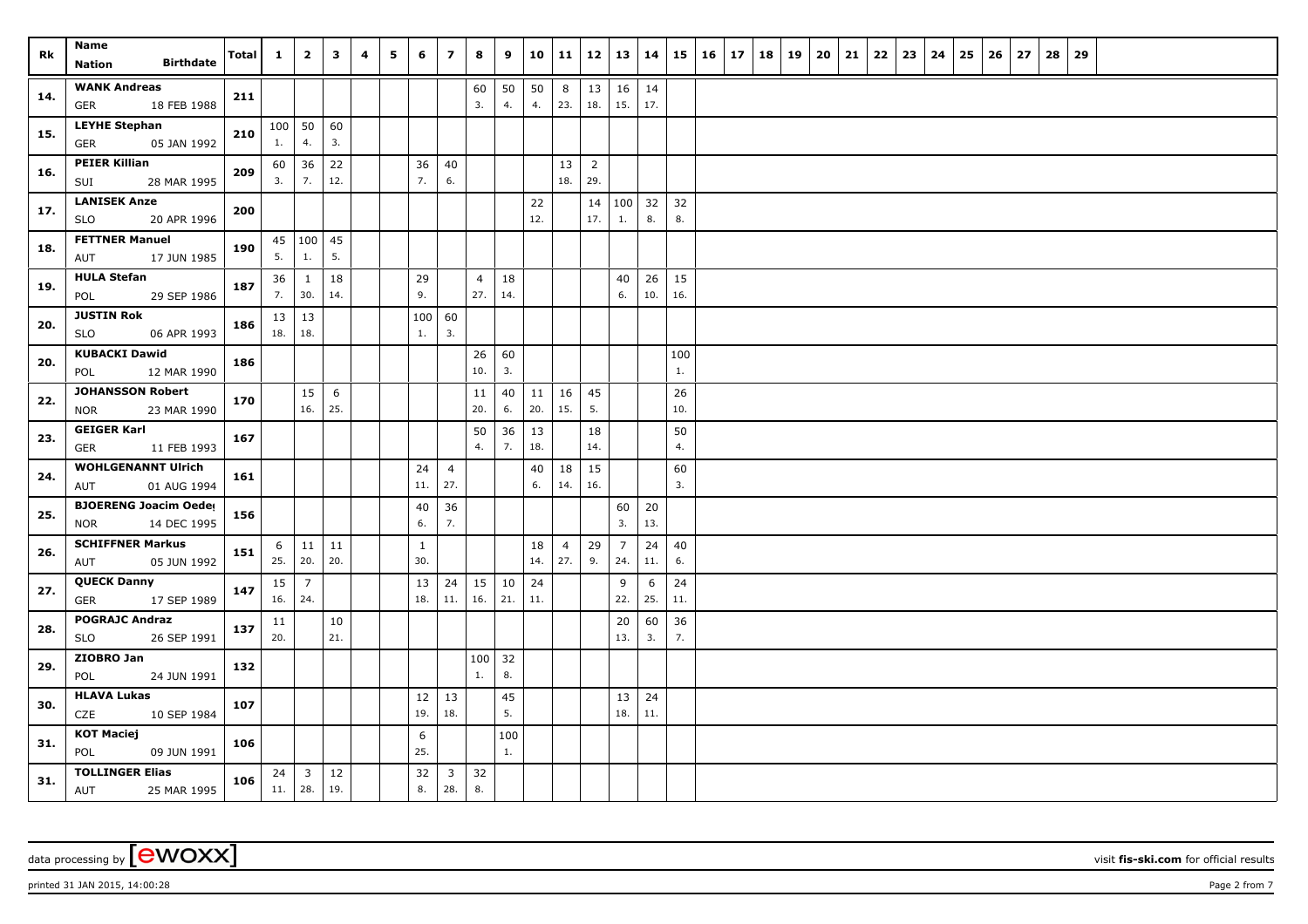| Rk  | Name<br><b>Birthdate</b><br>Nation                        | Total | $\mathbf{1}$          | $\overline{2}$     | $\mathbf{3}$          | 4 | 5 | 6                     | $\overline{\phantom{a}}$ | 8                     | 9                     | 10        | 11        | 12                             | 13                    | 14                    | 15        | $16 \mid 17$ | 18 | 19 | 20 | 21 | 22 | 23 | 24 | 25 | 26 | 27 | 28 | 29 |  |  |  |
|-----|-----------------------------------------------------------|-------|-----------------------|--------------------|-----------------------|---|---|-----------------------|--------------------------|-----------------------|-----------------------|-----------|-----------|--------------------------------|-----------------------|-----------------------|-----------|--------------|----|----|----|----|----|----|----|----|----|----|----|----|--|--|--|
| 33. | <b>STJERNEN Andreas</b><br><b>NOR</b><br>30 JUL 1988      | 105   |                       |                    |                       |   |   | 45<br>5.              | 50<br>4.                 |                       |                       |           |           | 10<br>21.                      |                       |                       |           |              |    |    |    |    |    |    |    |    |    |    |    |    |  |  |  |
| 34. | <b>SINKOVEC Jure</b><br>03 JUL 1985<br><b>SLO</b>         | 101   |                       | 10<br>21.          | 20<br>13.             |   |   | 22<br>12.             | 29<br>9.                 | 20<br>13.             |                       |           |           |                                |                       |                       |           |              |    |    |    |    |    |    |    |    |    |    |    |    |  |  |  |
| 35. | <b>GRANERUD Halvor Egner</b><br><b>NOR</b><br>29 MAY 1996 | 89    | 20<br>13.   23.       | 8                  | 14<br>17.             |   |   |                       |                          | 20<br>13.             | 16<br>15.             |           |           |                                | $\overline{4}$<br>27. | $\overline{7}$<br>24. |           |              |    |    |    |    |    |    |    |    |    |    |    |    |  |  |  |
| 36. | <b>RHOADS William</b><br>USA<br>08 JUN 1995               | 88    |                       |                    |                       |   |   |                       |                          |                       | 5<br>26.              |           | 80<br>2.  | $\overline{\mathbf{3}}$<br>28. |                       |                       |           |              |    |    |    |    |    |    |    |    |    |    |    |    |  |  |  |
| 37. | <b>SATO Yukiya</b><br><b>JPN</b><br>19 JUN 1995           | 84    |                       |                    |                       |   |   |                       |                          |                       |                       |           | 32<br>8.  | 32<br>8.                       |                       |                       | 20<br>13. |              |    |    |    |    |    |    |    |    |    |    |    |    |  |  |  |
| 38. | <b>ITO Masamitsu</b><br>27 FEB 1998<br><b>JPN</b>         | 78    |                       |                    |                       |   |   |                       |                          |                       |                       | 36<br>7.  |           |                                |                       | 29<br>9.              | 13<br>18. |              |    |    |    |    |    |    |    |    |    |    |    |    |  |  |  |
| 38. | <b>DESCHWANDEN Gregor</b><br>27 FEB 1991<br>SUI           | 78    | 9<br>22.              | 16<br>15.          | 26<br>10.             |   |   | 16<br>15.             | 11<br>20.                |                       |                       |           |           |                                |                       |                       |           |              |    |    |    |    |    |    |    |    |    |    |    |    |  |  |  |
| 40. | <b>JANDA Jakub</b><br>CZE<br>27 APR 1978                  | 76    |                       |                    |                       |   |   |                       |                          | $\overline{4}$<br>27. |                       |           |           |                                | 36<br>7.              | 36<br>7.              |           |              |    |    |    |    |    |    |    |    |    |    |    |    |  |  |  |
| 41. | <b>KOZISEK Cestmir</b><br>CZE<br>09 NOV 1991              | 73    | 19.                   | $12 \mid 32$<br>8. | 24<br>11.             |   |   |                       |                          |                       |                       |           |           |                                |                       |                       | 5<br>26.  |              |    |    |    |    |    |    |    |    |    |    |    |    |  |  |  |
| 42. | <b>ALTENBURGER Florian</b><br>02 NOV 1993<br>AUT          | 70    |                       |                    |                       |   |   | 15<br>16.             | $\mathbf{1}$<br>30.      |                       |                       |           | 26<br>10. | 8<br>23.                       | 10<br>21.             |                       | 10<br>21. |              |    |    |    |    |    |    |    |    |    |    |    |    |  |  |  |
| 43. | <b>PASCHKE Pius</b><br>GER<br>20 MAY 1990                 | 69    |                       |                    | 9<br>22.              |   |   | 9<br>22.              | 22<br>12.                |                       | $\overline{7}$<br>24. | 22<br>12. |           |                                |                       |                       |           |              |    |    |    |    |    |    |    |    |    |    |    |    |  |  |  |
| 44. | <b>BIELA Stanislaw</b><br>02 APR 1994<br>POL              | 66    |                       |                    |                       |   |   |                       |                          | 16<br>15.             |                       |           |           |                                |                       | 50<br>4.              |           |              |    |    |    |    |    |    |    |    |    |    |    |    |  |  |  |
| 45. | <b>JACOBSEN Anders</b><br><b>NOR</b><br>17 FEB 1985       | 65    | 3 <sup>1</sup><br>28. | 22<br>12.          | 40<br>6.              |   |   |                       |                          |                       |                       |           |           |                                |                       |                       |           |              |    |    |    |    |    |    |    |    |    |    |    |    |  |  |  |
| 46. | <b>HUBER Stefan</b><br>08 MAR 1994<br>AUT                 | 63    |                       |                    |                       |   |   |                       |                          | 22<br>12.             |                       |           |           |                                | 18<br>14.             | $11\,$<br>20.         | 12<br>19. |              |    |    |    |    |    |    |    |    |    |    |    |    |  |  |  |
| 47. | <b>ZNISZCZOL Aleksander</b><br>08 MAR 1994<br>POL         | 61    | 16<br>15.             | 29<br>9.           | 16<br>15.             |   |   |                       |                          |                       |                       |           |           |                                |                       |                       |           |              |    |    |    |    |    |    |    |    |    |    |    |    |  |  |  |
| 48. | <b>MAYER Nicolas</b><br>06 OCT 1990<br>FRA                | 55    | $\overline{4}$<br>27. | 20<br>13.          | 8<br>23.              |   |   | $\overline{2}$<br>29. | 6<br>25.                 | 6<br>25.              |                       |           |           |                                |                       |                       | 9<br>22.  |              |    |    |    |    |    |    |    |    |    |    |    |    |  |  |  |
| 49. | <b>HOLIK Frantisek</b><br>23 OCT 1998<br>CZE              | 51    |                       |                    |                       |   |   |                       |                          |                       |                       |           | 29<br>9.  | 22<br>12.                      |                       |                       |           |              |    |    |    |    |    |    |    |    |    |    |    |    |  |  |  |
| 50. | <b>KALINITSCHENKO Anton</b><br><b>RUS</b><br>22 JUL 1982  | 50    |                       |                    |                       |   |   | 14<br>17.             |                          | 13<br>18.             | 12<br>19.             |           |           |                                | $\overline{2}$<br>29. | 9<br>22.              |           |              |    |    |    |    |    |    |    |    |    |    |    |    |  |  |  |
| 51. | <b>HUBER Daniel</b><br>AUT<br>02 JAN 1993                 | 48    |                       | 13<br>18.          | $\overline{7}$<br>24. |   |   | $\overline{7}$<br>24. | $5\phantom{.0}$<br>26.   |                       |                       |           |           | 16<br>15.                      |                       |                       |           |              |    |    |    |    |    |    |    |    |    |    |    |    |  |  |  |

data processing by **CWOXX** visit **fis-ski.com** for official results

printed 31 JAN 2015, 14:00:28 Page 3 from 7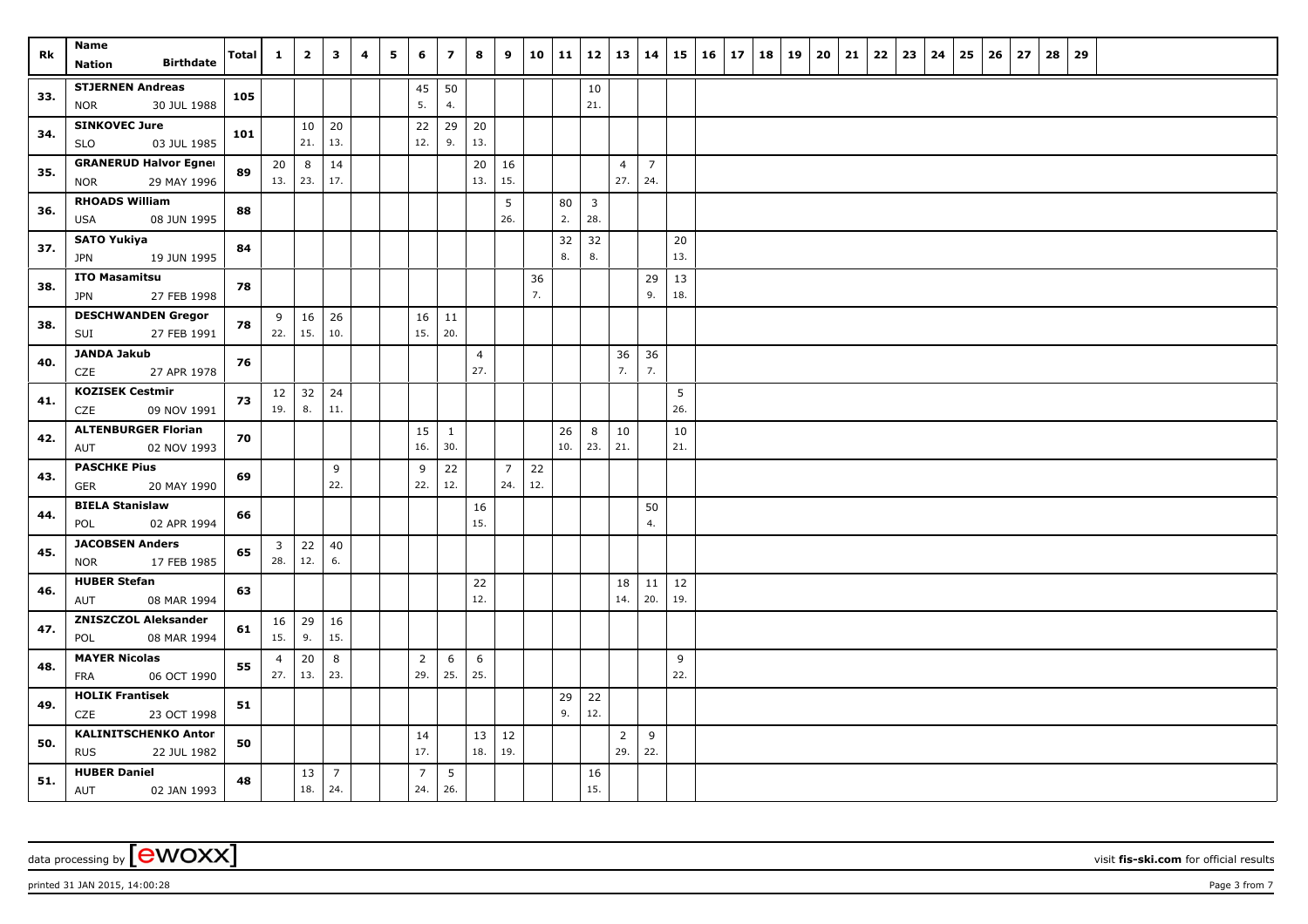| Rk  | Name<br><b>Birthdate</b><br>Nation                        | <b>Total</b> | $\mathbf{1}$ | $\overline{2}$        | $\overline{\mathbf{3}}$ | 4 | 5 | 6         | $\overline{z}$ | 8                     | 9                     | 10        | 11                    |                       | 12 13     | 14        |           | $15 \mid 16 \mid 17$ |  | 18   19 | $20 \mid 21$ | 22 | 23 | 24 | 25 | 26 | 27 | 28 | 29 |  |  |  |
|-----|-----------------------------------------------------------|--------------|--------------|-----------------------|-------------------------|---|---|-----------|----------------|-----------------------|-----------------------|-----------|-----------------------|-----------------------|-----------|-----------|-----------|----------------------|--|---------|--------------|----|----|----|----|----|----|----|----|--|--|--|
| 51. | <b>GLASDER Michael</b><br><b>USA</b><br>27 MAR 1989       | 48           |              |                       |                         |   |   |           | 8<br>23.       | $12\,$<br>19.         |                       |           |                       |                       | 15<br>16. | 13<br>18. |           |                      |  |         |              |    |    |    |    |    |    |    |    |  |  |  |
| 51. | <b>LARINTO Ville</b><br>11 APR 1990<br>FIN                | 48           |              |                       |                         |   |   |           |                |                       |                       | 12<br>19. | 36<br>7.              |                       |           |           |           |                      |  |         |              |    |    |    |    |    |    |    |    |  |  |  |
| 54. | <b>KLINGA Sebastian</b><br>26 APR 1992<br>FIN             | 47           |              |                       |                         |   |   | 10<br>21. | 32<br>8.       |                       |                       |           |                       | $\overline{5}$<br>26. |           |           |           |                      |  |         |              |    |    |    |    |    |    |    |    |  |  |  |
| 54. | <b>ELVERUM SORSELL Kim I</b><br>06 OCT 1988<br><b>NOR</b> | 47           | 5<br>26.     |                       |                         |   |   | 18<br>14. | 9<br>22.       | $\overline{2}$<br>29. | 13<br>18.             |           |                       |                       |           |           |           |                      |  |         |              |    |    |    |    |    |    |    |    |  |  |  |
| 56. | <b>HAZETDINOV Ilmir</b><br>28 OCT 1991<br><b>RUS</b>      | 45           |              |                       |                         |   |   |           |                | 45<br>5.              |                       |           |                       |                       |           |           |           |                      |  |         |              |    |    |    |    |    |    |    |    |  |  |  |
| 57. | <b>KYTOESAHO Niko</b><br>18 DEC 1999<br>FIN               | 43           |              | 9<br>22.              | 15<br>16.               |   |   |           | 16<br>15.      |                       | $\overline{3}$<br>28. |           |                       |                       |           |           |           |                      |  |         |              |    |    |    |    |    |    |    |    |  |  |  |
| 58. | <b>BIEGUN Krzysztof</b><br>POL<br>21 MAY 1994             | 42           |              |                       |                         |   |   | 8<br>23.  | $12\,$<br>19.  |                       | 6<br>25.              |           |                       |                       |           |           | 16<br>15. |                      |  |         |              |    |    |    |    |    |    |    |    |  |  |  |
| 59. | <b>LEJA Krzysztof</b><br>21 FEB 1996<br>POL               | 40           |              |                       |                         |   |   |           |                | 40<br>6.              |                       |           |                       |                       |           |           |           |                      |  |         |              |    |    |    |    |    |    |    |    |  |  |  |
| 60. | <b>BJERKEENGEN Fredrik</b><br>11 NOV 1988<br><b>NOR</b>   | 39           |              | $\overline{4}$<br>27. |                         |   |   |           |                |                       |                       |           |                       |                       | 5<br>26.  | 16<br>15. | 14<br>17. |                      |  |         |              |    |    |    |    |    |    |    |    |  |  |  |
| 61. | <b>GREIDERER Simon</b><br>AUT<br>18 JAN 1996              | 38           |              |                       |                         |   |   |           |                | 36<br>7.              | $\overline{2}$<br>29. |           |                       |                       |           |           |           |                      |  |         |              |    |    |    |    |    |    |    |    |  |  |  |
| 62. | <b>NIEMI Sami</b><br>FIN<br>16 FEB 1991                   | 37           |              |                       |                         |   |   |           |                |                       |                       | 29<br>9.  | $\overline{7}$<br>24. | $\mathbf{1}$<br>30.   |           |           |           |                      |  |         |              |    |    |    |    |    |    |    |    |  |  |  |
| 63. | <b>PREVC Cene</b><br><b>SLO</b><br>12 MAR 1996            | 36           |              |                       |                         |   |   |           |                |                       |                       |           |                       |                       | 26<br>10. | 10<br>21. |           |                      |  |         |              |    |    |    |    |    |    |    |    |  |  |  |
| 64. | <b>KARLEN Gabriel</b><br>10 MAR 1994<br>SUI               | 35           |              |                       |                         |   |   | 11<br>20. |                |                       |                       |           |                       | 24<br>11.             |           |           |           |                      |  |         |              |    |    |    |    |    |    |    |    |  |  |  |
| 65. | <b>EGLOFF Luca</b><br>SUI<br>06 JUN 1995                  | 31           |              | $\overline{2}$<br>29. |                         |   |   |           |                |                       |                       |           | 22<br>12.             | $\overline{7}$<br>24. |           |           |           |                      |  |         |              |    |    |    |    |    |    |    |    |  |  |  |
| 66. | <b>MABUCHI Minato</b><br>28 JUN 1992<br>JPN               | 28           |              |                       |                         |   |   |           |                |                       |                       | 14<br>17. | 14<br>17.             |                       |           |           |           |                      |  |         |              |    |    |    |    |    |    |    |    |  |  |  |
| 66. | <b>ASCHENWALD Philipp</b><br>12 NOV 1995<br>AUT           | 28           |              |                       |                         |   |   |           |                | $17.$ 17.             | $14 \mid 14$          |           |                       |                       |           |           |           |                      |  |         |              |    |    |    |    |    |    |    |    |  |  |  |
| 68. | <b>MAKSIMOCHKIN Mikhail</b><br><b>RUS</b><br>29 AUG 1993  | 25           |              |                       |                         |   |   |           |                | 5<br>26.              | 20<br>13.             |           |                       |                       |           |           |           |                      |  |         |              |    |    |    |    |    |    |    |    |  |  |  |
| 69. | <b>JOHNSON Anders</b><br>23 APR 1989<br><b>USA</b>        | 24           |              |                       |                         |   |   |           |                | 10<br>21.             |                       |           | 10<br>21.             | $\overline{4}$<br>27. |           |           |           |                      |  |         |              |    |    |    |    |    |    |    |    |  |  |  |
| 70. | <b>ZOGRAFSKI Vladimir</b><br><b>BUL</b><br>14 JUL 1993    | 23           |              | 18<br>14.             | $5\phantom{.0}$<br>26.  |   |   |           |                |                       |                       |           |                       |                       |           |           |           |                      |  |         |              |    |    |    |    |    |    |    |    |  |  |  |

printed 31 JAN 2015, 14:00:28 Page 4 from 7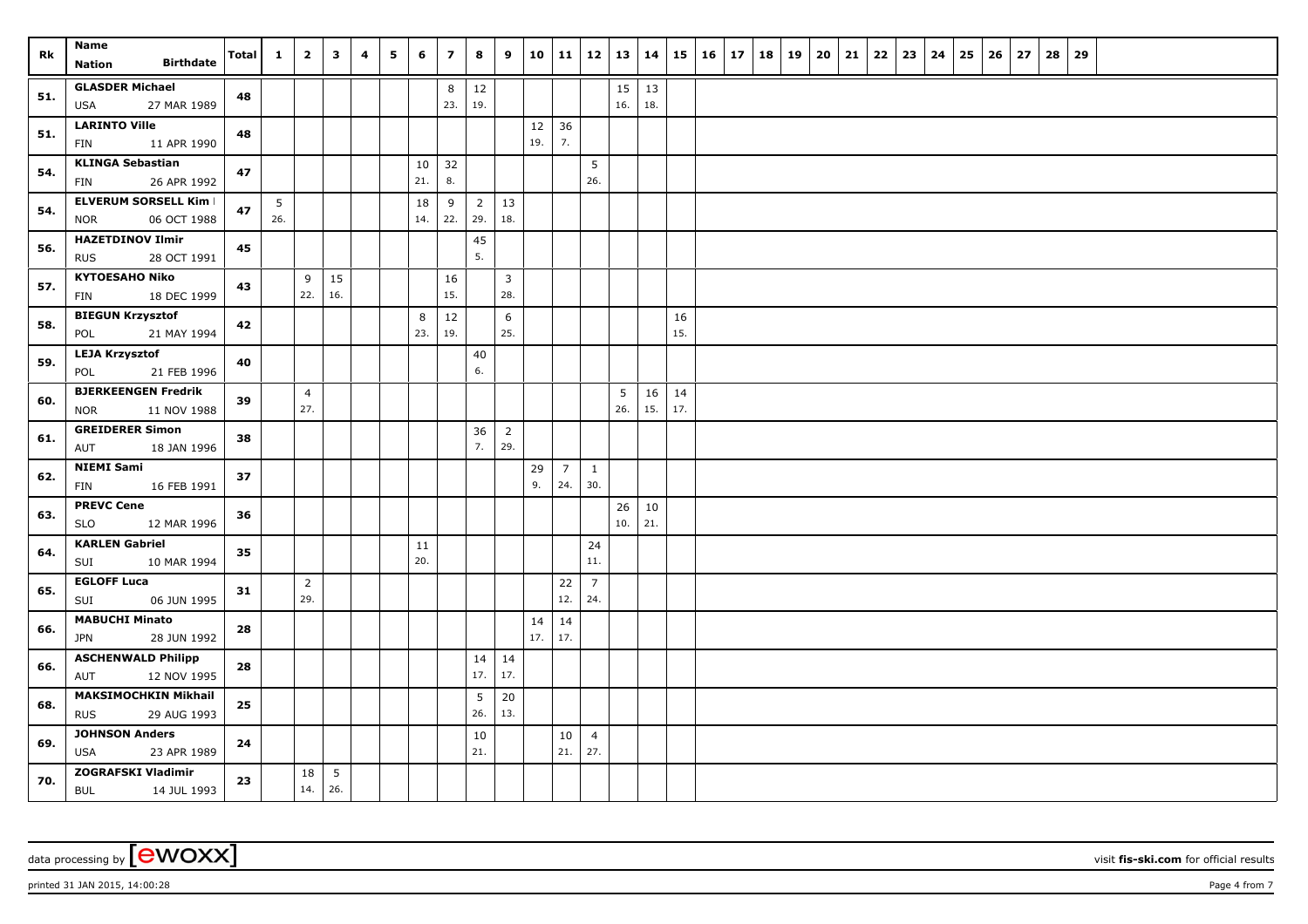| Rk  | Name<br><b>Birthdate</b>                                  | Total | $\mathbf{1}$        | $\overline{2}$ | $\overline{\mathbf{3}}$ | 4 | 5 | 6   | $\overline{z}$        | 8 | 9                     | 10                    | 11           |               | 12   13   14 |                       |                       | $15 \mid 16 \mid 17$ | 18 | 19 | 20 | 21 | $22 \mid 23 \mid$ | 24 | 25 | 26 | 27 | 28 | 29 |  |  |  |
|-----|-----------------------------------------------------------|-------|---------------------|----------------|-------------------------|---|---|-----|-----------------------|---|-----------------------|-----------------------|--------------|---------------|--------------|-----------------------|-----------------------|----------------------|----|----|----|----|-------------------|----|----|----|----|----|----|--|--|--|
|     | <b>Nation</b>                                             |       |                     |                |                         |   |   |     |                       |   |                       |                       |              |               |              |                       |                       |                      |    |    |    |    |                   |    |    |    |    |    |    |  |  |  |
| 71. | <b>RUDA Adam</b><br>18 NOV 1995<br>POL                    | 22    |                     |                |                         |   |   |     | 14<br>17.             |   | $\bf8$<br>23.         |                       |              |               |              |                       |                       |                      |    |    |    |    |                   |    |    |    |    |    |    |  |  |  |
| 71. | <b>CECON Federico</b><br>11 JUN 1994<br>ITA               | 22    |                     |                |                         |   |   |     |                       |   | 22<br>12.             |                       |              |               |              |                       |                       |                      |    |    |    |    |                   |    |    |    |    |    |    |  |  |  |
| 73. | <b>MEZNAR Mitja</b><br>SLO<br>30 JUN 1988                 | 21    |                     |                |                         |   |   |     |                       |   |                       |                       |              |               | 6<br>25.     | 15<br>16.             |                       |                      |    |    |    |    |                   |    |    |    |    |    |    |  |  |  |
| 73. | <b>POLASEK Viktor</b>                                     | 21    |                     |                |                         |   |   |     |                       |   |                       | $\mathbf{1}$          | 20           |               |              |                       |                       |                      |    |    |    |    |                   |    |    |    |    |    |    |  |  |  |
| 73. | CZE<br>18 JUL 1997<br><b>COLLOREDO Sebastian</b>          | 21    |                     |                |                         |   |   | 5   | 15                    |   | 1                     | 30.                   | 13.          |               |              |                       |                       |                      |    |    |    |    |                   |    |    |    |    |    |    |  |  |  |
|     | 09 SEP 1987<br>ITA<br><b>KORNILOV Denis</b>               |       |                     |                |                         |   |   | 26. | 16.<br>20             |   | 30.                   |                       |              |               |              |                       |                       |                      |    |    |    |    |                   |    |    |    |    |    |    |  |  |  |
| 76. | 17 AUG 1986<br><b>RUS</b>                                 | 20    |                     |                |                         |   |   |     | 13.                   |   |                       |                       |              |               |              |                       |                       |                      |    |    |    |    |                   |    |    |    |    |    |    |  |  |  |
| 77. | <b>ANTONISSEN Lars</b><br>31 JUL 1995<br><b>NED</b>       | 18    |                     |                |                         |   |   |     |                       |   |                       | $\overline{2}$<br>29. | 6<br>25.     | 10<br>21.     |              |                       |                       |                      |    |    |    |    |                   |    |    |    |    |    |    |  |  |  |
| 78. | <b>MIETUS Krzysztof</b><br>08 MAR 1991<br>POL             | 17    | $\mathbf{1}$<br>30. |                |                         |   |   |     |                       |   | $\overline{4}$<br>27. |                       |              |               | 8<br>23.     | $\overline{2}$<br>29. | $\overline{2}$<br>29. |                      |    |    |    |    |                   |    |    |    |    |    |    |  |  |  |
| 79. | <b>STURSA Vojtech</b><br>03 AUG 1995<br>CZE               | 14    |                     |                | $\overline{2}$<br>29.   |   |   |     |                       |   |                       |                       | 12<br>19.    |               |              |                       |                       |                      |    |    |    |    |                   |    |    |    |    |    |    |  |  |  |
| 79. | <b>KOBAYASHI Ryoyu</b>                                    | 14    |                     |                |                         |   |   |     |                       |   |                       | 5                     | 9            |               |              |                       |                       |                      |    |    |    |    |                   |    |    |    |    |    |    |  |  |  |
| 79. | 08 NOV 1996<br><b>JPN</b><br><b>SIEGEL David</b>          | 14    |                     |                |                         |   |   |     |                       |   |                       | 26.                   | 22.          |               | 14           |                       |                       |                      |    |    |    |    |                   |    |    |    |    |    |    |  |  |  |
|     | GER<br>28 AUG 1996<br><b>FAIRALL Nicholas</b>             |       |                     |                |                         |   |   |     |                       |   |                       |                       |              |               | 17.          |                       |                       |                      |    |    |    |    |                   |    |    |    |    |    |    |  |  |  |
| 82. | USA<br>06 JUL 1989                                        | 13    |                     |                | 13<br>18.               |   |   |     |                       |   |                       |                       |              |               |              |                       |                       |                      |    |    |    |    |                   |    |    |    |    |    |    |  |  |  |
| 83. | <b>CIKL Martin</b><br>CZE<br>17 AUG 1987                  | 12    | 11<br>20.           |                | $\mathbf{1}$<br>30.     |   |   |     |                       |   |                       |                       |              |               |              |                       |                       |                      |    |    |    |    |                   |    |    |    |    |    |    |  |  |  |
| 83. | <b>STEKALA Andrzej</b><br>30 JUN 1995<br>POL              | 12    |                     |                |                         |   |   |     |                       |   |                       |                       |              |               | 12<br>19.    |                       |                       |                      |    |    |    |    |                   |    |    |    |    |    |    |  |  |  |
| 83. | <b>MORRICE Trevor</b><br>23 SEP 1991<br>CAN               | 12    |                     |                |                         |   |   |     |                       |   |                       |                       |              | $12\,$<br>19. |              |                       |                       |                      |    |    |    |    |                   |    |    |    |    |    |    |  |  |  |
| 83. | <b>SCHULER Andreas</b>                                    | 12    |                     |                |                         |   |   |     |                       |   |                       |                       |              |               |              | 12<br>19.             |                       |                      |    |    |    |    |                   |    |    |    |    |    |    |  |  |  |
| 87. | SUI<br>30 DEC 1995<br><b>MANDL Ziga</b>                   | 11    |                     |                |                         |   |   |     |                       |   |                       |                       |              |               | 11           |                       |                       |                      |    |    |    |    |                   |    |    |    |    |    |    |  |  |  |
|     | 13 JAN 1990<br><b>SLO</b><br><b>HARADA Yumu</b>           |       |                     |                |                         |   |   |     |                       |   |                       | 8                     | $\mathbf{3}$ |               | 20.          |                       |                       |                      |    |    |    |    |                   |    |    |    |    |    |    |  |  |  |
| 87. | <b>JPN</b><br>15 SEP 1990                                 | 11    |                     |                |                         |   |   |     |                       |   |                       | 23.                   | 28.          |               |              |                       |                       |                      |    |    |    |    |                   |    |    |    |    |    |    |  |  |  |
| 87. | <b>ROENSEN Atle Pedersen</b><br><b>NOR</b><br>13 AUG 1988 | 11    |                     |                |                         |   |   |     | $\overline{7}$<br>24. |   |                       |                       |              |               |              |                       | $\overline{4}$<br>27. |                      |    |    |    |    |                   |    |    |    |    |    |    |  |  |  |

printed 31 JAN 2015, 14:00:28 **Page 5** from 7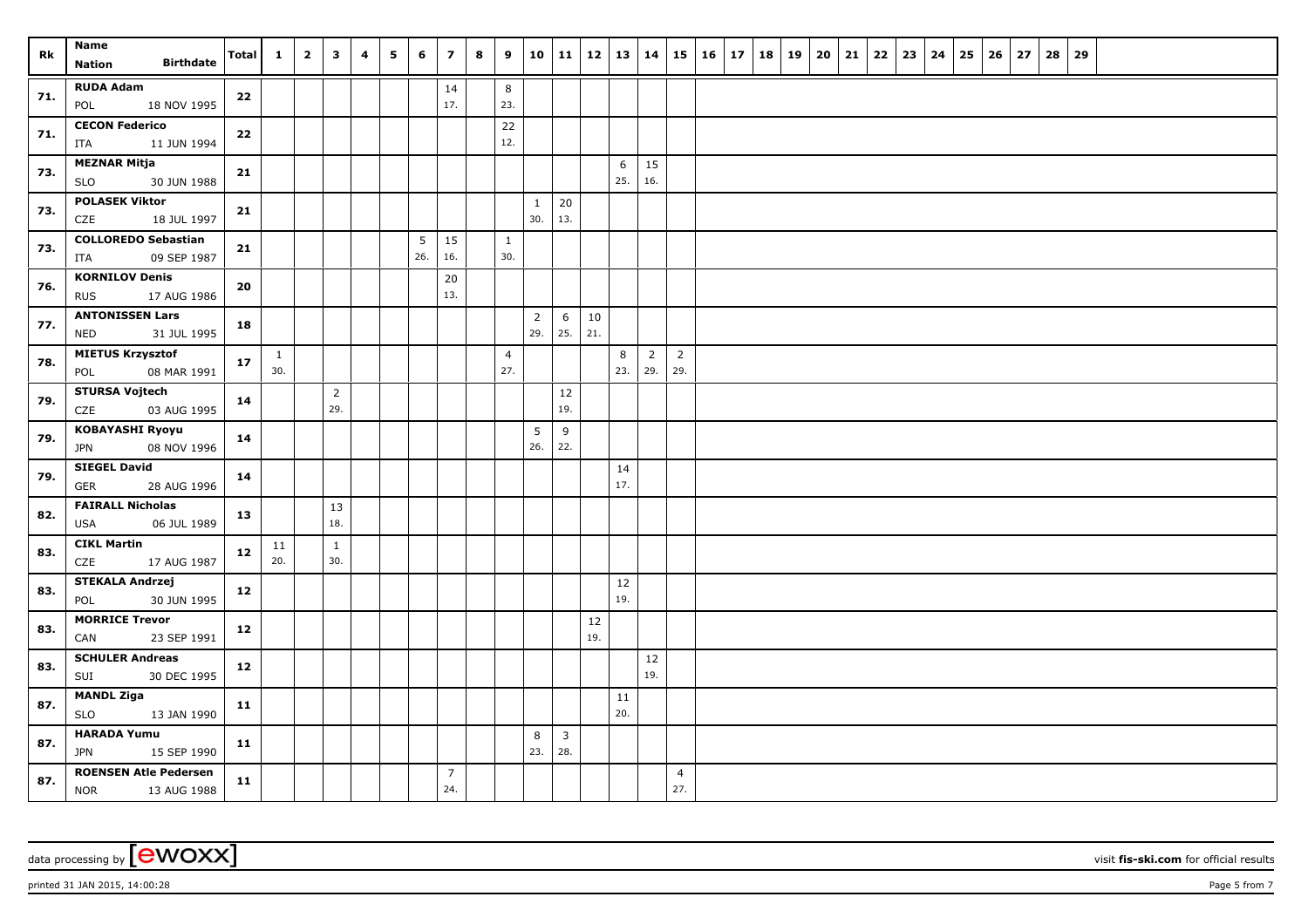| Rk   | <b>Name</b>                                               | Total                   | $\mathbf{1}$          | $\overline{\mathbf{2}}$ | $\overline{\mathbf{3}}$        | 4 | 5 | 6                     | $\overline{z}$ | 8                     | 9 | 10                    | 11                  | 12   13   14 |          |                       | 15                    | $16 \mid 17$ | 18 | 19 | 20 | 21 | 22 | $23 \mid 24$ | 25 | 26 | 27 | 28 | 29 |  |  |  |
|------|-----------------------------------------------------------|-------------------------|-----------------------|-------------------------|--------------------------------|---|---|-----------------------|----------------|-----------------------|---|-----------------------|---------------------|--------------|----------|-----------------------|-----------------------|--------------|----|----|----|----|----|--------------|----|----|----|----|----|--|--|--|
|      | <b>Birthdate</b><br><b>Nation</b>                         |                         |                       |                         |                                |   |   |                       |                |                       |   |                       |                     |              |          |                       |                       |              |    |    |    |    |    |              |    |    |    |    |    |  |  |  |
| 90.  | <b>HAUER Joachim</b><br><b>NOR</b><br>02 FEB 1991         | 10                      |                       |                         |                                |   |   |                       |                |                       |   | 10<br>21.             |                     |              |          |                       |                       |              |    |    |    |    |    |              |    |    |    |    |    |  |  |  |
| 91.  | <b>STREITLER Patrick</b><br>17 APR 1995<br>AUT            | 9                       |                       |                         |                                |   |   |                       |                | 9<br>22.              |   |                       |                     |              |          |                       |                       |              |    |    |    |    |    |              |    |    |    |    |    |  |  |  |
| 91.  | <b>ALEXANDER Nicholas</b>                                 | 9                       |                       |                         |                                |   |   |                       |                |                       |   |                       |                     |              |          | 9                     |                       |              |    |    |    |    |    |              |    |    |    |    |    |  |  |  |
|      | USA<br>24 AUG 1988                                        |                         |                       |                         |                                |   |   |                       |                |                       |   |                       |                     |              |          | 22.                   |                       |              |    |    |    |    |    |              |    |    |    |    |    |  |  |  |
| 93.  | <b>ZAUNER David</b><br>09 APR 1985<br>AUT                 | 8                       |                       |                         |                                |   |   |                       |                |                       |   |                       |                     |              |          |                       | 8<br>23.              |              |    |    |    |    |    |              |    |    |    |    |    |  |  |  |
| 93.  | <b>HALVORSEN Espen Enge</b><br><b>NOR</b><br>10 MAY 1990  | 8                       | 8<br>23.              |                         |                                |   |   |                       |                |                       |   |                       |                     |              |          |                       |                       |              |    |    |    |    |    |              |    |    |    |    |    |  |  |  |
| 95.  | <b>INGVALDSEN Ole Marius</b><br>02 OCT 1985<br><b>NOR</b> | $\overline{z}$          | $\overline{7}$<br>24. |                         |                                |   |   |                       |                |                       |   |                       |                     |              |          |                       |                       |              |    |    |    |    |    |              |    |    |    |    |    |  |  |  |
| 95.  | <b>BYRT Tomasz</b><br>25 JAN 1993<br>POL                  | $\overline{z}$          |                       |                         |                                |   |   |                       |                |                       |   |                       |                     |              |          |                       | $\overline{7}$<br>24. |              |    |    |    |    |    |              |    |    |    |    |    |  |  |  |
| 95.  | <b>VARESCO Daniele</b><br>25 JUL 1995<br>ITA              | $\overline{z}$          |                       |                         |                                |   |   |                       |                | $\overline{7}$<br>24. |   |                       |                     |              |          |                       |                       |              |    |    |    |    |    |              |    |    |    |    |    |  |  |  |
|      | <b>NAKAMURA Naoki</b>                                     |                         |                       |                         |                                |   |   |                       |                |                       |   | $\overline{7}$        |                     |              |          |                       |                       |              |    |    |    |    |    |              |    |    |    |    |    |  |  |  |
| 95.  | <b>JPN</b><br>19 SEP 1996                                 | $\overline{z}$          |                       |                         |                                |   |   |                       |                |                       |   | 24.                   |                     |              |          |                       |                       |              |    |    |    |    |    |              |    |    |    |    |    |  |  |  |
| 95.  | <b>INNGJERDINGEN Christi</b><br>SWE<br>19 DEC 1996        | $\overline{z}$          |                       |                         |                                |   |   |                       |                |                       |   |                       | $\mathbf{1}$<br>30. | 6<br>25.     |          |                       |                       |              |    |    |    |    |    |              |    |    |    |    |    |  |  |  |
| 100. | <b>IWASA Yuken</b><br><b>JPN</b><br>02 JUL 1999           | 6                       |                       |                         |                                |   |   |                       |                |                       |   | 6<br>25.              |                     |              |          |                       |                       |              |    |    |    |    |    |              |    |    |    |    |    |  |  |  |
| 100. | <b>HEINRICH Tim</b><br>GER<br>06 MAY 1995                 | 6                       |                       |                         |                                |   |   |                       |                |                       |   |                       |                     |              |          |                       | 6<br>25.              |              |    |    |    |    |    |              |    |    |    |    |    |  |  |  |
| 102. | <b>MODIC Andraz</b><br>23 OCT 1996<br><b>SLO</b>          | 5                       |                       |                         |                                |   |   |                       |                |                       |   |                       |                     |              | 1<br>30. | $\overline{4}$<br>27. |                       |              |    |    |    |    |    |              |    |    |    |    |    |  |  |  |
| 103. | <b>BAZHENOV Aleksandr</b><br>13 JUL 1995<br><b>RUS</b>    | 4                       |                       |                         |                                |   |   |                       |                |                       |   | $\overline{4}$<br>27. |                     |              |          |                       |                       |              |    |    |    |    |    |              |    |    |    |    |    |  |  |  |
| 103. | <b>MORASSI Andrea</b><br>30 AUG 1988<br>ITA               | 4                       |                       |                         |                                |   |   |                       |                |                       |   |                       |                     |              |          |                       | $\overline{4}$<br>27. |              |    |    |    |    |    |              |    |    |    |    |    |  |  |  |
| 103. | OJALA Juho<br>FIN<br>17 MAR 1995                          | $\overline{\mathbf{4}}$ |                       |                         |                                |   |   | $\overline{4}$<br>27. |                |                       |   |                       |                     |              |          |                       |                       |              |    |    |    |    |    |              |    |    |    |    |    |  |  |  |
| 103. | <b>AALTO Antti</b><br>FIN<br>02 APR 1995                  | 4                       |                       |                         | $\overline{4}$<br>27.          |   |   |                       |                |                       |   |                       |                     |              |          |                       |                       |              |    |    |    |    |    |              |    |    |    |    |    |  |  |  |
| 107. | <b>ALAMOMMO Andreas</b><br>23 DEC 1998<br>FIN             | $\mathbf{3}$            |                       |                         | $\overline{\mathbf{3}}$<br>28. |   |   |                       |                |                       |   |                       |                     |              |          |                       |                       |              |    |    |    |    |    |              |    |    |    |    |    |  |  |  |
| 107. | <b>BODMER Pascal</b><br><b>GER</b><br>04 JAN 1991         | $\mathbf{3}$            |                       |                         |                                |   |   | 3<br>28.              |                |                       |   |                       |                     |              |          |                       |                       |              |    |    |    |    |    |              |    |    |    |    |    |  |  |  |

printed 31 JAN 2015, 14:00:28 **Page 6** from 7